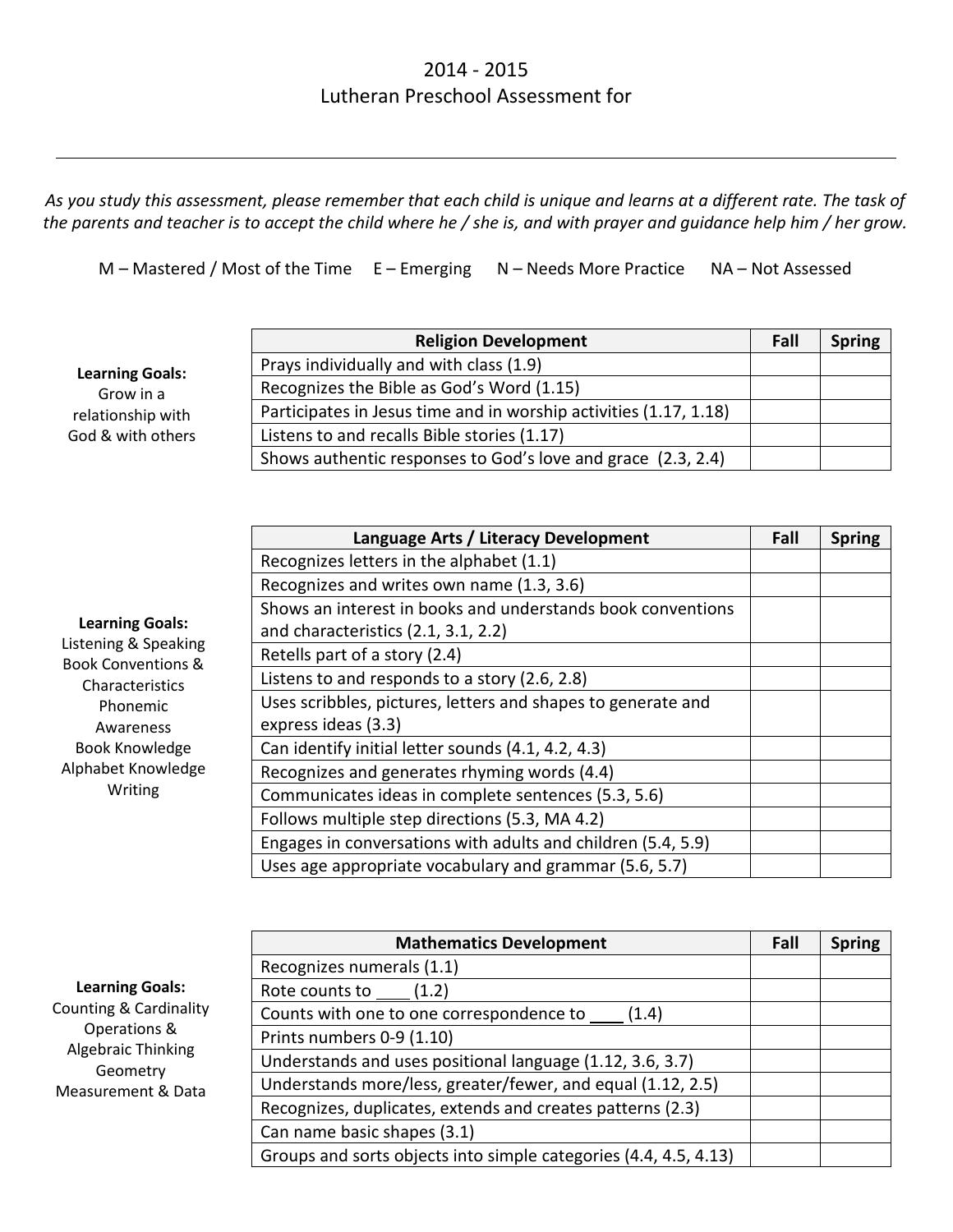**Learning Goals:** Scientific Knowledge Scientific Skills & Methods

| <b>Science Development</b>                                  | Fall | <b>Spring</b> |
|-------------------------------------------------------------|------|---------------|
| Associates parts of body with each sense (2.9)              |      |               |
| Investigates cause and effect (3.5)                         |      |               |
| Makes observations and predictions (3.5)                    |      |               |
| Explores natural world using scientific tools (3.8)         |      |               |
| Expresses wonder and asks questions about their world (3.1) |      |               |

## **Learning Goals:** Citizenship

Family & Community History & Geography

| <b>Social Studies Development</b>                           | Fall | <b>Spring</b> |
|-------------------------------------------------------------|------|---------------|
| Exhibits honesty, cooperation and responsibility (1.10)     |      |               |
| Gives personal information about where he / she lives (5.9) |      |               |

| <b>Learning Goals:</b>      |
|-----------------------------|
| <b>Creative Expression</b>  |
| <b>Appreciation of Arts</b> |

| <b>Creative Arts Development</b>                        | Fall | <b>Spring</b> |
|---------------------------------------------------------|------|---------------|
| Participates in musical experiences (1.1)               |      |               |
| Recognizes colors (4.2)                                 |      |               |
| Uses a variety of art tools to express ideas (5.1, 5.2) |      |               |
| Engages in dramatic play (7.3)                          |      |               |

| <b>Physical Health Development</b>                           | Fall | <b>Spring</b> |
|--------------------------------------------------------------|------|---------------|
| Performs self-care skills (1.1)                              |      |               |
| Follows basic safety rules (1.2)                             |      |               |
| Exhibits growth, strength and coordination in large and fine |      |               |
| motor skills (2.1, 2.2)                                      |      |               |
| Identifies body parts (1.5)                                  |      |               |
| Uses scissors properly (2.6)                                 |      |               |
| Uses proper pencil grip (pincer grip) (2.7)                  |      |               |

| <b>Social and Emotional Development</b>                         | Fall | <b>Spring</b> |
|-----------------------------------------------------------------|------|---------------|
| Can clearly express feelings, needs, and opinions appropriately |      |               |
| (1.3, 1.5, LA 5.5)                                              |      |               |
| Demonstrates age appropriate attention span and time            |      |               |
| management skills (1.6, 1.10, 2.10, LA 5.1)                     |      |               |
| Shows an interest in learning by participating (1.7)            |      |               |
| Follows rules, routines and directions (1.9)                    |      |               |
| Develops relationships with peers and adults (2.1)              |      |               |
| Engages in individual and cooperative play (2.2)                |      |               |
| Attempts to resolve conflicts (2.5, 2.6)                        |      |               |
| Shares and takes turns during activities (2.7)                  |      |               |

### Comments:

**Learning Goals:** Fine Motor Wellness Movement

**Learning Goals:** Self-Control Self-Awareness Social Interaction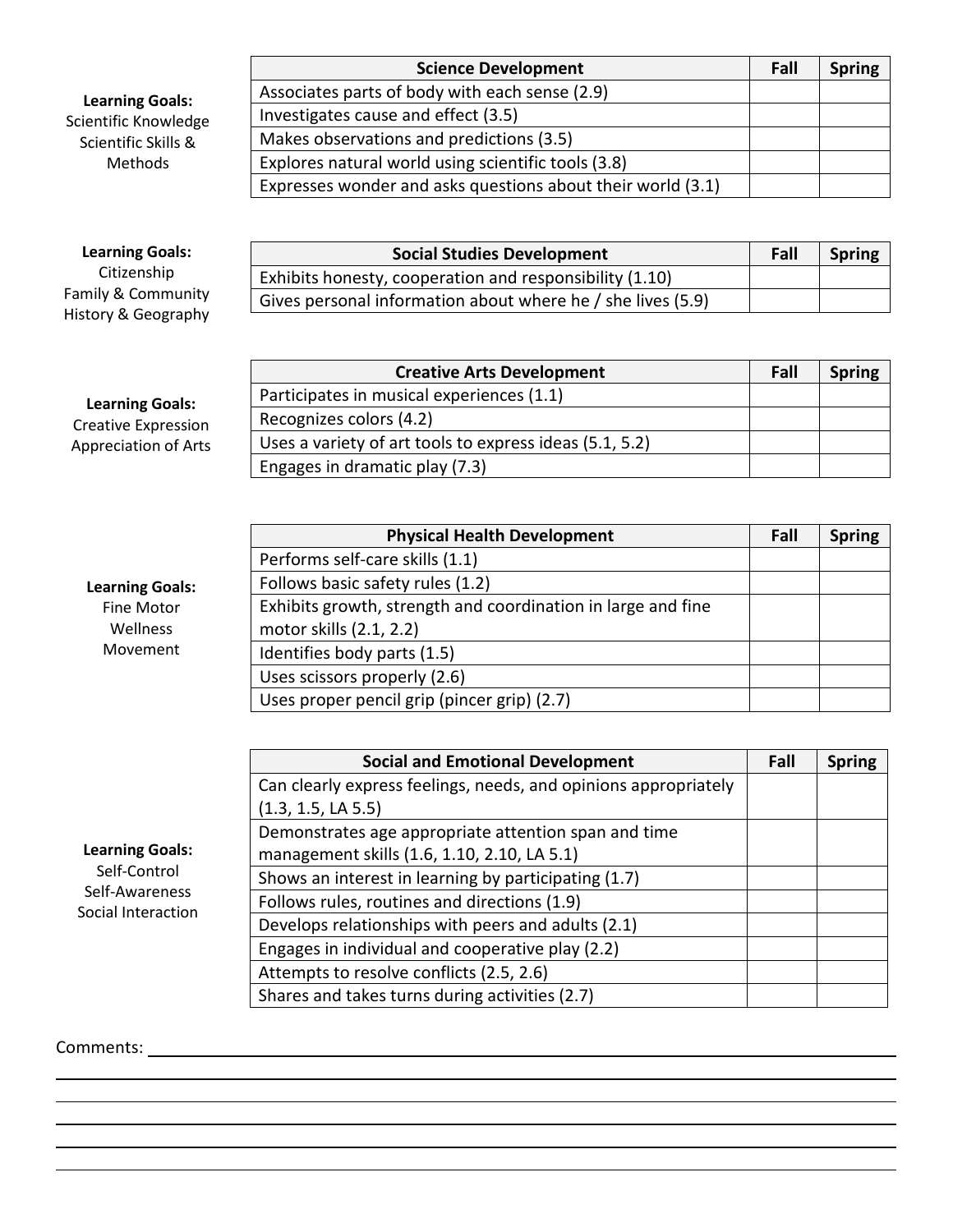## 2014 - 2015 Lutheran Preschool Assessment for

*As you study this assessment, please remember that each child is unique and learns at a different rate. The task of the parents and teacher is to accept the child where he / she is, and with prayer and guidance help him / her grow.* 

 $M$  – Mastered / Most of the Time  $E$  – Emerging  $N$  – Needs More Practice  $NA$  – Not Assessed

**Learning Goals:** Grow in a relationship with God & with others

**Learning Goals:** Listening & Speaking Book Conventions & Characteristics Phonemic Awareness Book Knowledge Alphabet Knowledge Writing

| <b>Religion Development</b>                          | Fall | <b>Spring</b> |
|------------------------------------------------------|------|---------------|
| Prays individually and with class                    |      |               |
| Recognizes the Bible as God's Word                   |      |               |
| Participates in Jesus time and in worship activities |      |               |
| Listens to and recalls Bible stories                 |      |               |
| Shows authentic responses to God's love and grace    |      |               |

| Language Arts / Literacy Development                         | Fall | <b>Spring</b> |
|--------------------------------------------------------------|------|---------------|
| Recognizes letters in the alphabet                           |      |               |
| Recognizes and writes own name                               |      |               |
| Shows an interest in books and understands book conventions  |      |               |
| and characteristics                                          |      |               |
| Retells part of a story                                      |      |               |
| Listens to and responds to a story                           |      |               |
| Uses scribbles, pictures, letters and shapes to generate and |      |               |
| express ideas                                                |      |               |
| Can identify initial letter sounds                           |      |               |
| Recognizes and generates rhyming words                       |      |               |
| Communicates ideas in complete sentences                     |      |               |
| Follows multiple step directions                             |      |               |
| Engages in conversations with adults and children            |      |               |
| Uses age appropriate vocabulary and grammar                  |      |               |
|                                                              |      |               |

| <b>Learning Goals:</b>         |  |  |
|--------------------------------|--|--|
| a constitution of constitution |  |  |

Counting & Cardinality Operations & Algebraic Thinking Geometry Measurement & Data

| <b>Mathematics Development</b>                       | Fall | <b>Spring</b> |
|------------------------------------------------------|------|---------------|
| Recognizes numerals                                  |      |               |
| Rote counts to                                       |      |               |
| Counts with one to one correspondence to             |      |               |
| Prints numbers 0-9                                   |      |               |
| Understands and uses positional language             |      |               |
| Understands more/less, greater/fewer, and equal      |      |               |
| Recognizes, duplicates, extends and creates patterns |      |               |
| Can name basic shapes                                |      |               |
| Groups and sorts objects into simple categories      |      |               |